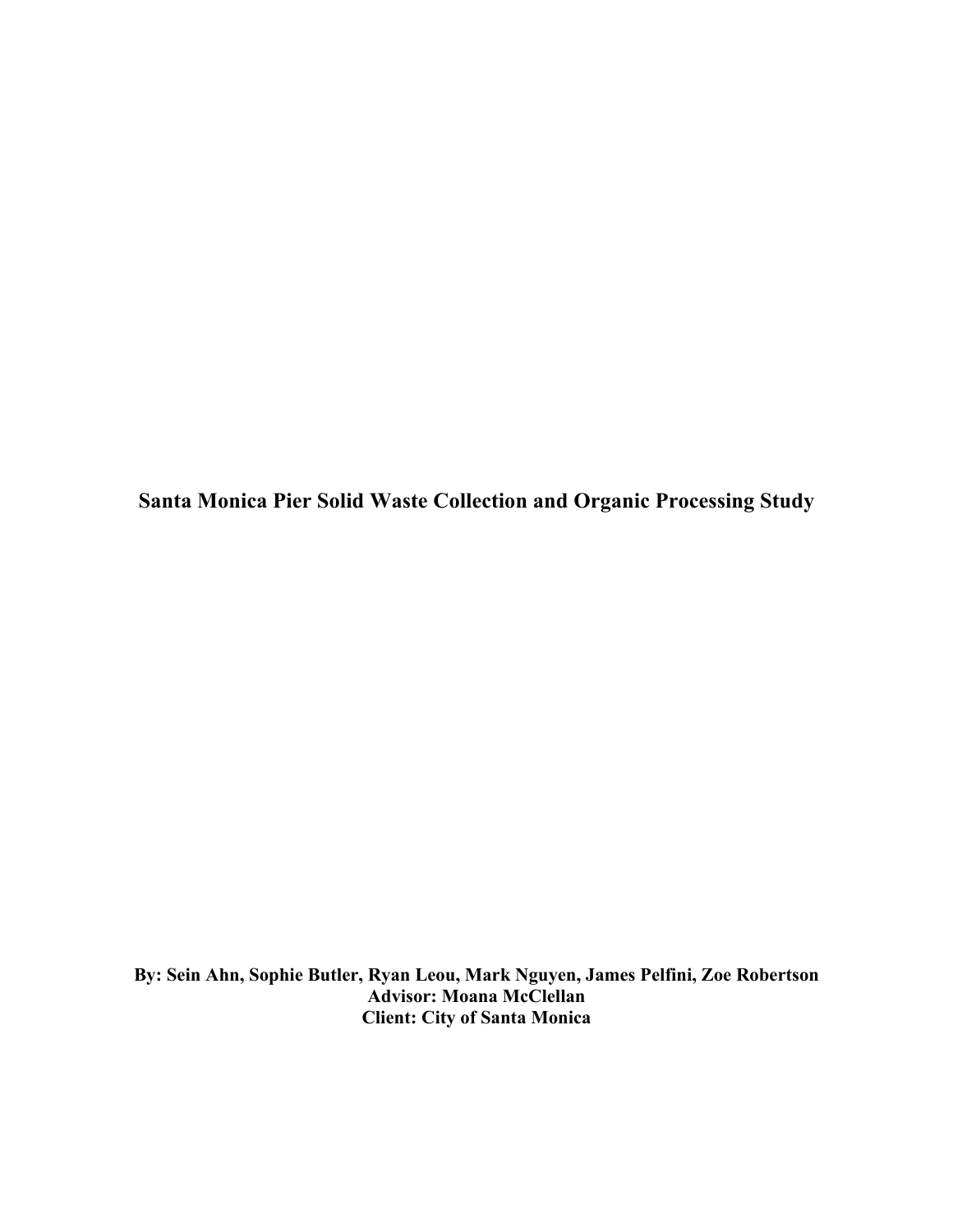# **Table of Contents**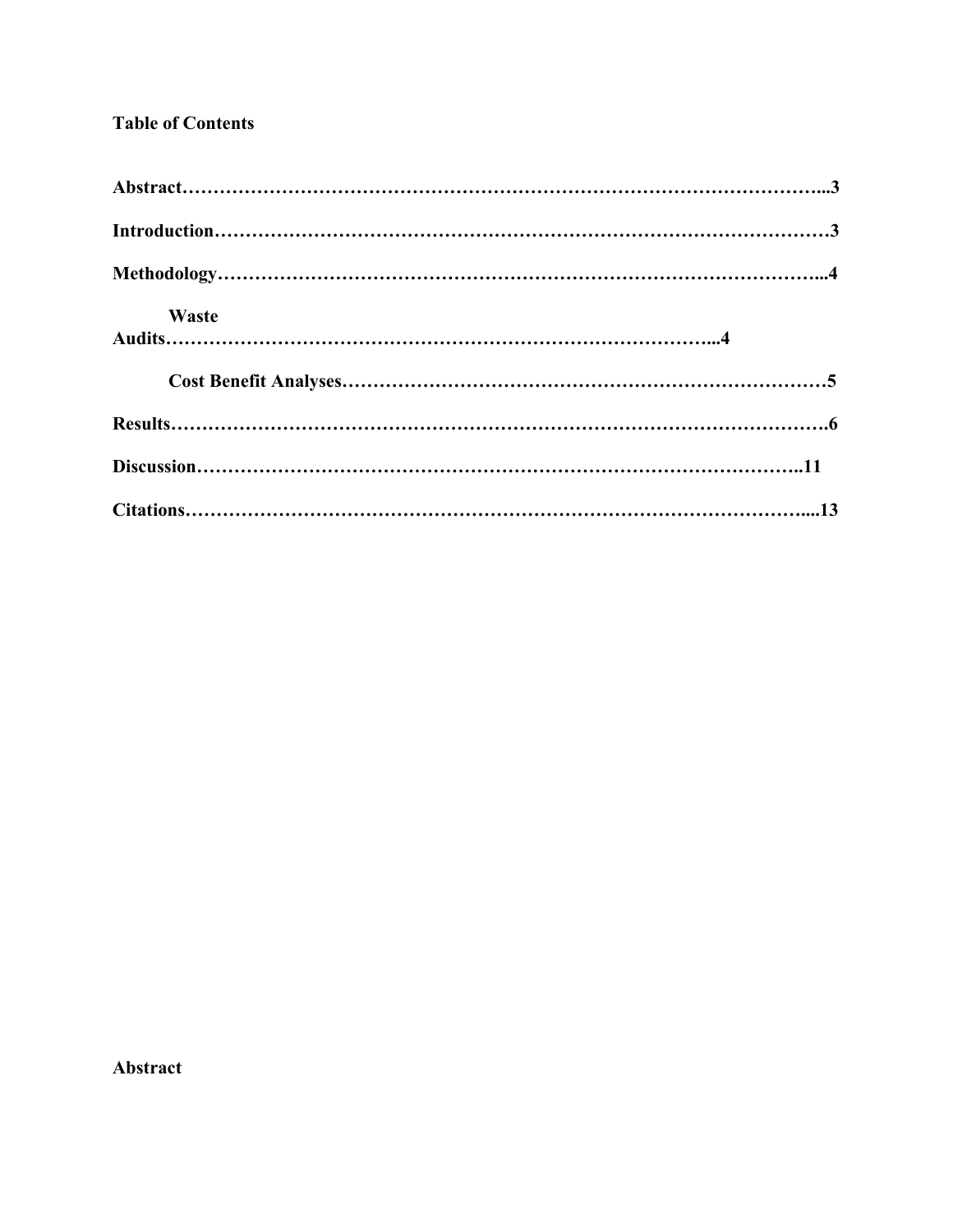Waste management is an integral part of both municipal functionality and maintenance of sustainable practices. Efficient administration of urban waste not only improves environmental stewardship but also provide economic benefits to cities who implement it. In this study, we examined alternative options for organic waste processing at the Santa Monica Pier, as well as options to address transportation of waste around the pier in a more aesthetically pleasing manner. We performed two waste audits to get a sense of the scale of the amount of refuse the Pier's businesses produce on slow and busy days, which allowed us to more accurately suggest solutions for the pier. Additionally, more appropriate collection and disposal of waste on the Pier can help mitigate some of Santa Monica's greenhouse gas emissions, which is a part of the City's Climate Action Plan. We then performed cost-benefit analyses for various organic waste processing options and waste transportation methods to determine the most feasible for the city. Through our research, we recommend Santa Monica pursue installing conveyor belts along or below the pier to transport waste along the length and transport their organic waste to anaerobic digestion facilities closer than their current processing facility in Oxnard, California.

### **Introduction**

Santa Monica, California: a city known for its its idyllic beaches and manicured lawns, is ground-zero in the fight against climate change and its many effects. Warmer temperatures, persistent drought, and rising sea levels all threaten the quality of life of Santa Monica and Southern California residents. In its own attempt to mitigate some of the causes of climate change, the city adopted the Zero Waste Strategic Operations Plan in 2014, which provides a roadmap for achieving 95% diversion of waste from the landfill by 2030, one of the community's primary goals (The City of Santa Monica). In doing so, less organic waste from food waste and packaging, such as food-soiled paper and cardboard, will go to landfills, where it would ferment and produce methane, an even more potent greenhouse gas than its better known cousin, carbon dioxide. The city's plans will also aid in reaching statewide goals for diverting more organic waste from landfill as laid out in Assembly Bill 1826. The law requires commercial businesses to implement organic waste recycling programs with the ultimate goal of reducing statewide disposal of organic waste to 50% of the disposal levels from 2014; if the state does not reach its goal reached by 2020, it will implement stricter requirements on businesses (Chesbro).

The Santa Monica Pier is home to many businesses subject to this legislation, in addition to its status as a historic landmark and one of the most visited tourist attractions in Southern California. With about 6 million visitors annually (City of Santa Monica, 2014), the Pier's numerous restaurants throw out 600 tons of organic waste, or 120,000 pounds each year, or about 3000 pounds each day (City of Santa Monica). Most of this food comes from post consumer waste, or the waste produced when a material has reached the end of its life cycle and will serve no other future needs nor serve as future products, though some portion of it is a byproduct of the food preparation process. Not only does the waste generated contribute to climate change as it gets sent to landfills, the contamination and mixture of organic and inorganic waste prevent effective processing of waste to neutralize potential production of greenhouse gases. Nationwide, food waste makes up about 20% of landfills (Gunders & Bloom, 2017).

To determine the appropriate scale solution to deal with the amount of organic waste coming off the pier, our team conducted two waste audits, both on busy and "off-season" days. Doing so allowed us to get a sense of the scope of the total amount of waste the pier produces on a daily basis, as well as the proportions of different types of waste that each restaurant produces.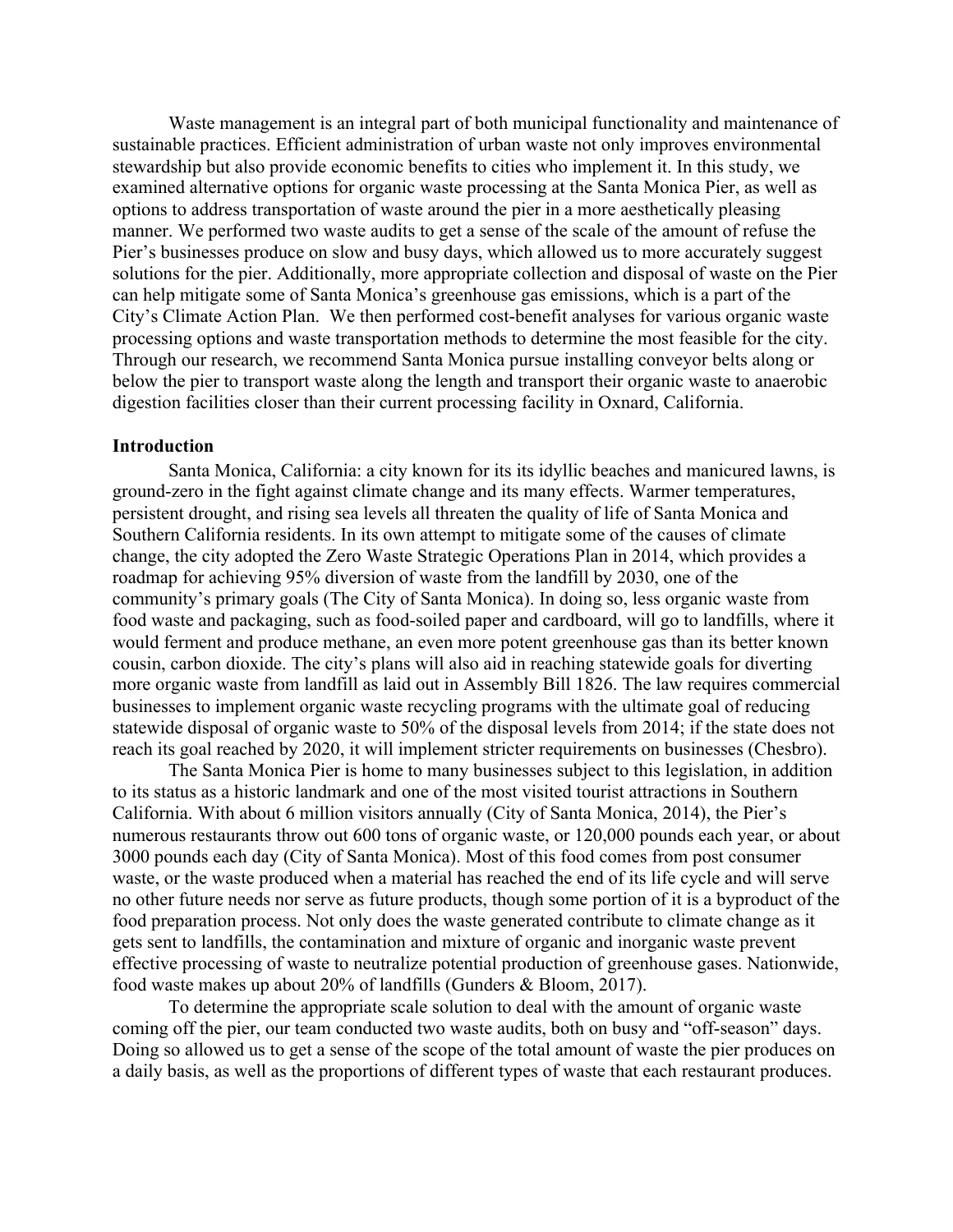We took the information collected at the audits to generalize to larger scale data provided to us by the city of Santa Monica to extrapolate.

Another facet of waste management on the pier is the transportation of large amounts of waste between several points along the pier. The current infrastructure for waste collection at the pier includes a trash enclosure in a central location by the parking lot and entrance to the Pacific Pier, separate compactors for trash and recycling, and a trolley driven by pier workers to transfer waste among these locations. For instance, most restaurants take their full bags of trash to a trash enclosure at a centralized location near the parking lot and entrance to Pacific Pier. Restaurant employees do so by hand or with the assistance of manual carts. However, the restaurant Mariasol, located at the far west end of the pier out on the water, has two three-yard bins into which it throws its restaurant waste. When those bins fill up, pier workers must drive a trolley and tow two empty bins about 1000 feet down the length of the pier, trade the full bins for the empty ones, and transport the full bins to the trash compactor, another 1500 feet back on land. All of this happens when pier visitors are milling about, creating potential for accidents and generally being unsightly and malodorous.

To find solutions to these problems, we surveyed industry experts and companies that manufactured products that might fit our needs, including various makers of anaerobic digesters and local digester operations. We considered ways to improve the collection of waste by researching methods to improve separation of organic from solid waste, education of workers who dispose of waste from restaurants, and transportation of large amounts of waste to and from different transfer points along the pier. This likely requires both infrastructure changes to make waste separation more intuitive and behavioral changes to teach workers how to make the best use of improved infrastructure.

#### **Methodology**

### Waste Audits

The goal of our waste audits was to collect data describing the quantity and composition (i.e. landfill, recycling, organics, and liquids) of waste produced by businesses on the Santa Monica Pier, specifically restaurants and food stands. We conducted two audits, one on a relatively slow day and one on a busy day, so the data would provide a holistic look at the Pier's needs considering its varying traffic over the course of a regular year. We consulted

Before conducting the audits, we provided colored 30-gallon garbage bags to each business. The restaurants Seaside on the Pier, the Albright, Pier Burger, Mariasol, and Pacific Park received individually colored bags; stores as a whole were given one color as a category, while waste from public receptacles remained in the bags the pier normally uses to ensure the entire pier was taken into consideration in the audit. The only entity left out of our audit was Bubba Gump Shrimp Co. because they already have their own organic waste programming in place separate from the rest of the pier.

During each waste audit, all waste from the Pier was collected and weighed. For each business, we sampled 25% of the total number of bags of waste for each restaurant to evaluate composition, specifically landfill, organics, recycling, and liquids. We did not sample 25% of the Public Waste because it would pose a serious hazard to the auditors to be sampling from such an uncontrolled waste stream. For the second audit, we added cardboard as its own category because it made up a significant portion of the recycling waste. This provided a sample of the Pier's waste components for the day. The organic waste we sorted consisted mostly of food scraps and disposable packaging. Recyclables include bottles, both plastic and glass, cans, clean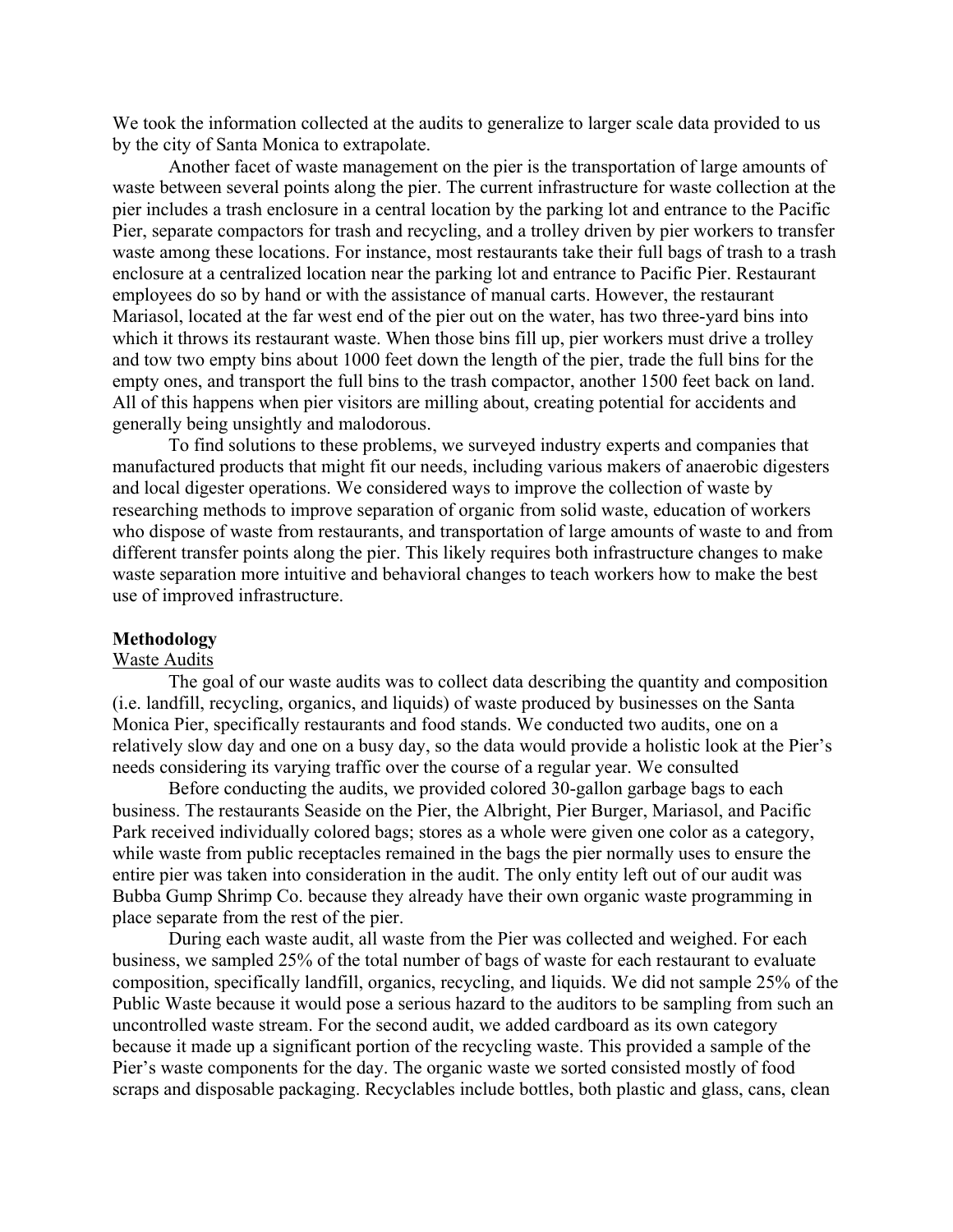paper, cardboard, and other non-film plastics. Comparing the data gives an estimate of the scale of each individual waste stream at the Pier as well as the Pier's overall waste output.

### Cost-Benefit Analyses

#### *Solid Waste Collection*

To compare improvements to the solid waste collection system at the pier with the current system, we conducted a cost-benefit analysis. This analysis included several different categories to which we assigned quantifiable values. The end result is a sum total cost or benefit for the improvement in comparison to the current system.

After learning more about the current collection system, we decided to explore the implementation of one of two different technologies in substitute of the trolley cart collection system. Our client had discussed safety concerns about the trolley's use for transporting 30-yard bins along crowded walkways and disturbing the peace of the tourist attraction. The first option is a pneumatic tube system similar to that on Roosevelt Island in New York City, and the second is a classic conveyor belt system used to move the waste from checkpoint to checkpoint. Either technology would be implemented under the Pier, addressing the main challenge of moving waste from the west end and center of the Pier, where the restaurants and trash enclosure are, to the east end of the Pier, where the compactors are.

Pneumatic tubes, or automated vacuum collection (AVAC) systems, are beginning to see huge success in waste collection innovation across the globe and satisfy many of the Pier's needs. For example, they are quiet, odor free, safer than collection vehicles, perform at high capacity for decades, and will be almost invisible to Pier visitors. Their success has even warranted their adoption at Walt Disney World as the primary mode of waste collection throughout its parks (Forestor Network).

Conveyor systems are a more general technology that have been used in a number of fields for different purposes. However, after reaching out to multiple conveyor companies about the feasibility of including them in this project we have determined that due to the outdoor nature of the system it would not be possible. Future research should look into the possibility of including an enclosed conveyor system on the pier as a potential solution.

For the cost-benefit analysis, the main inputs for the current system we looked at were wages for Pier workers who operate the trolley, operation and maintenance costs of the trolley, and potential safety risks of the trolley with respect to its hazards to people and cars on the Pier. The inputs we looked at for improvements were installation cost, operation and maintenance costs, as well as training time needed for Pier workers to understand how to use the new system.

For both the current system as well as the potential improvements, lifetime usage was considered when calculating the final cost-benefit analysis. The final analysis took into account replacement costs that would be necessary for each piece of machinery.

#### *Organic Waste Processing*

Because the Pier produces a large amount of organic waste, there is an opportunity to utilize this material in some way. To determine the best utilization for this waste, we conducted a cost-benefit analysis of implementing some sort of organic waste processing technology on site at the Pier and compared it with the cost incurred by landfilling this material instead in addition to the cost of sending the organics to a nearby anaerobic digester.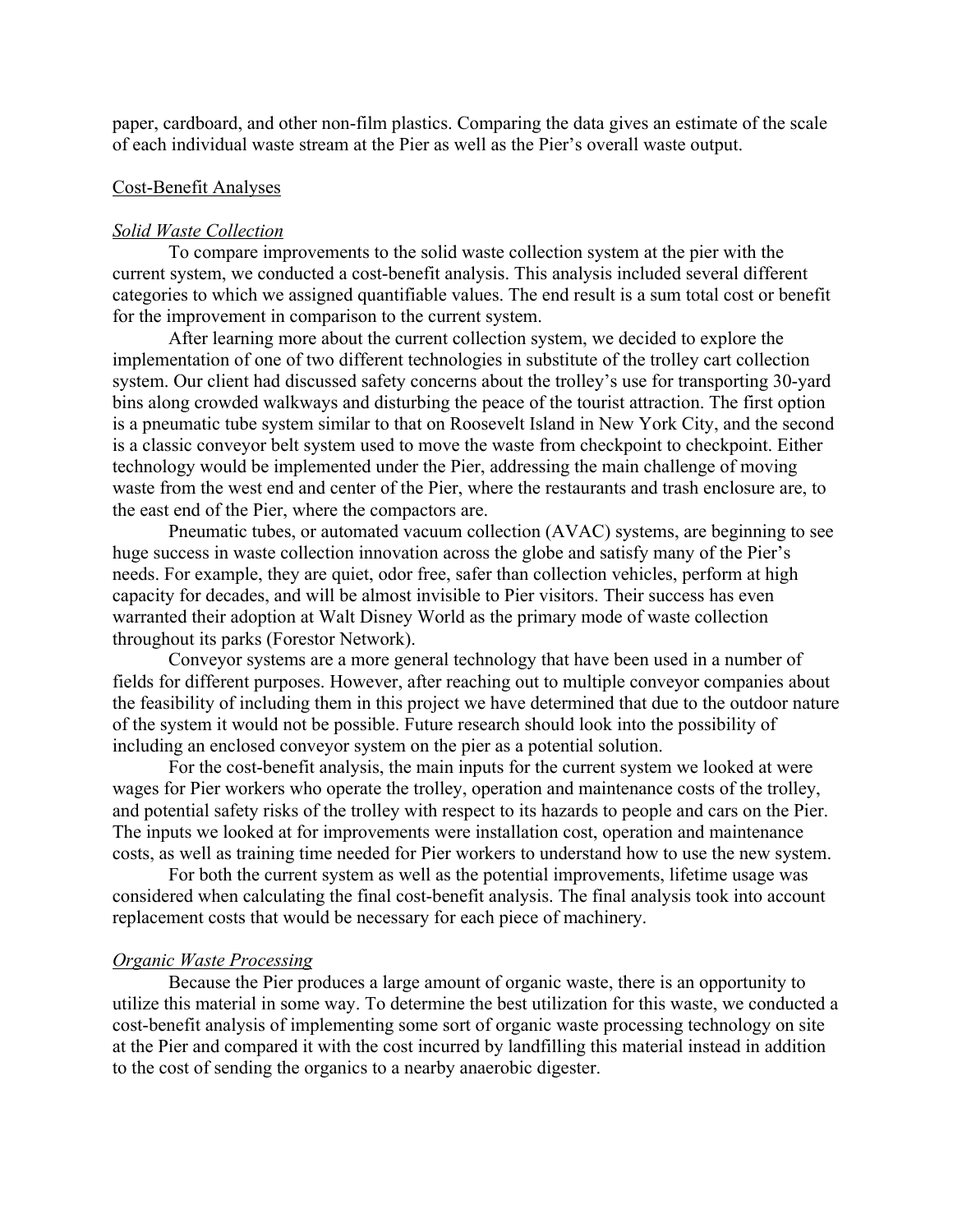After some preliminary research, the organic waste processing technology on which we decided to run a cost-benefit analysis is anaerobic digestion, "a natural process that converts a portion of organic carbon...into methane  $(CH_4)$  and carbon dioxide  $(CO_2)$ " as well as a byproduct of biogas, a renewable energy source (U.S. Department of Agriculture). This technology mimics the natural process by decomposing organic waste in an oxygen-free environment, producing biogas, which could be used as an energy source, and a compostable effluent. Because food waste is so energy dense, it is the most suitable for material for anaerobic digestion, making this technology particularly appropriate for the pier.

The main inputs we looked at for organics processing cost-benefit analysis are landfill fees, transportation costs, installation cost, operation and maintenance costs, output processing costs, compostable bag cost, and wages of personnel to operate the digester. As with the solid waste collection CBA, we took into consideration the lifetime of the anaerobic digester for our analysis.

### **Results**

#### *Waste Audit*

The results of our first waste audit on Thursday, April 12 are listed in Table 1, and the results of our second on Saturday May 5 are listed in Table 2. We weighed almost 180 bags of waste during the first audit, about 2,600 pounds, from nine different sources. Of this weight, about 40% was organic, almost 20% was clean recyclables, while the remaining 40% were landfill or liquid. For the second waste audit, we weighed almost 600 bags, or about 7,800 pounds of waste, from the same nine sources in the first waste audit. Extrapolation of our 25% samples of restaurant waste found a similar composition to the first audit -- about 50% of the waste was organic, 13% was recycling (including cardboard as separate category), and 30% was landfill, mixed waste, or liquid.

Upon completion of the second waste audit at the Pier, it became clear that some sort of organics diversion program beyond what the city already has planned is required. With the Pier producing almost 8,000 pounds of waste on a warm day in spring, even before the tourist season is in full swing, and over 50% of this being organic waste, it is evident that diversion of organic waste could drastically decrease the overall landfill waste produced by the Pier, helping the City to reach its zero-waste goal, as well as helping to reduce greenhouse gas emissions.

| Restaurant     | $#$ of      | Initial | Organics | Recycling | Landfill       | Liquid   | Component |
|----------------|-------------|---------|----------|-----------|----------------|----------|-----------|
|                | <b>Bags</b> | Weight  |          |           |                |          | Total     |
| Pier Burger    | 32          | 236.9   | 121.5    | 48.5      | 46.8           | 20.1     | 236.9     |
| Albright       | 40          | 450.2   | 363      | 81.6      | 5.6            | $\theta$ | 450.2     |
| Mariasol       | 23          | 465     | 265      | 181.5     | 12.3           | 6.2      | 465       |
| Seaside        | 16          | 156.3   | 74.7     | 68        | 6.7            | 6.9      | 156.3     |
| Pacific Park   | 11          | 57.4    | 45.9     | 1.1       | $\overline{4}$ | 6.3      | 57.4      |
| Kitchen waste) |             |         |          |           |                |          |           |
| Pacific Park   | 28          | 407.6   | 192.9    | 178.9     | 23.1           | 18.3     | 413.2     |
| (Food court)   |             |         |          |           |                |          |           |
| Public Waste   | 96          | 719.6   |          |           |                |          |           |
| <b>Shops</b>   | 5           | 31.6    |          |           |                |          |           |

Table 1. *April Waste Audit Data (All weight in pounds)*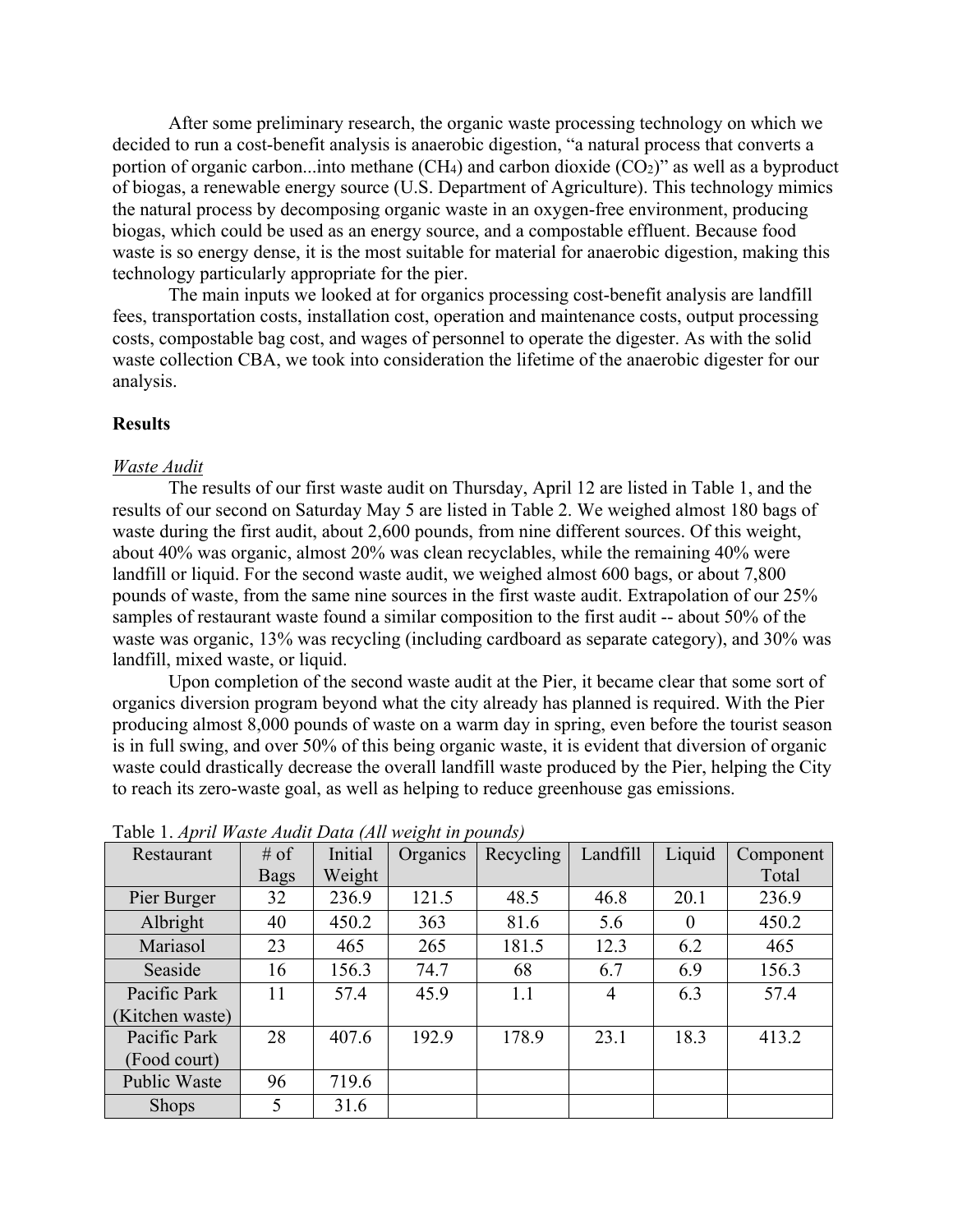| Jnknown                       | ر_         |                           |      |                       |      |                                    |     |
|-------------------------------|------------|---------------------------|------|-----------------------|------|------------------------------------|-----|
| Pier<br>$\mathbf{r}$<br>`otal | .70<br>170 | $\cap$ c $\cap$ r<br>ر رن | 1063 | 5507<br><i>JJJ</i> .v | 98.5 | --<br>$\Omega$<br>$\cdot$ o<br>، ب | 770 |

Table 2. *May Waste Audit Data (All weight in pounds)*

| Restaurant          | $#$ of      | Initial |        |       |       |          |          | Organics Recycling Landfill Liquid Cardboard Component |
|---------------------|-------------|---------|--------|-------|-------|----------|----------|--------------------------------------------------------|
|                     | <b>Bags</b> | Weight  |        |       |       |          |          | Total                                                  |
| Pier Burger         | 41          | 428.1   | 271.4  | 24    | 83.4  | 43.8     | 5.4      | 428.1                                                  |
| Albright            | 58          | 1098.7  | 979.5  | 56.9  | 41.5  | 2.4      | 18.4     | 1098.7                                                 |
| Mariasol            | 68          | 1400.1  | 996.4  | 232.9 | 138.3 | 19.1     | 60       | 1446.7                                                 |
| Seaside             | 16          | 273.4   | 238.4  | 4.6   | 30.5  | $\theta$ | 16       | 289.4                                                  |
| Pacific Park        | 108         | 937.7   | 696.9  | 62.8  | 137.1 | 42.7     | $\theta$ | 939.5                                                  |
| (Kitchen waste)     |             |         |        |       |       |          |          |                                                        |
| Pacific Park        | 136         | 2011.7  | 1183.5 | 227.5 | 182.2 | 73.8     | 339.6    | 2006.6                                                 |
| (Food court)        |             |         |        |       |       |          |          |                                                        |
| <b>Public Waste</b> | 156         | 1369.9  |        |       |       |          |          |                                                        |
| <b>Shops</b>        | 9           | 95.2    |        |       |       |          |          |                                                        |
| Unknown             | 3           | 189.2   |        |       |       |          |          |                                                        |
| Pier Total          | 595         | 7804    | 4366.1 | 608.7 | 613   | 181.8    | 439.4    | 6209                                                   |



*Figure 1. Santa Monica Pier waste composition by category*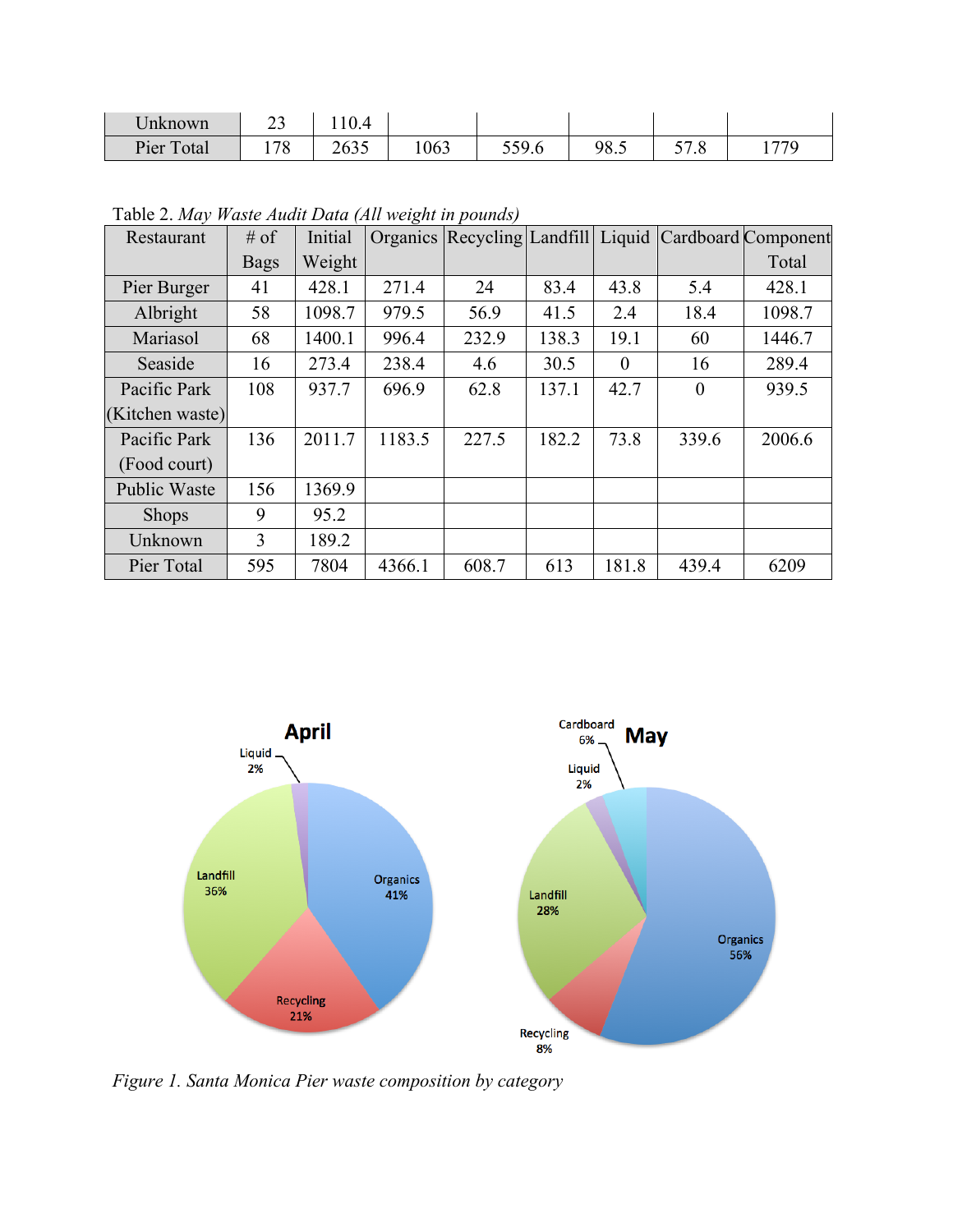Estimated Organic Waste Production at the Santa Monica Pier Monthly (tons)



*Figure 2: Estimated organic waste in tons generated by the pier daily by month*

# *Cost-Benefit Analysis: Organic Waste Processing*

After conducting cost-benefit analysis on organic waste processing (Table 3) we have concluded that neither aerobic composting nor dehydration are feasible options, due to space limitations. An on-site, anaerobic digester would not be a feasible option due to the fact that the Pier does not produce enough organic waste, even for a small-scale digester. An option that may be feasible is to transport the organic waste from the Pier to other closer, large scale digesters in LA County, rather than to Agromin.

# *Cost-Benefit Analysis: Waste Collection and Transportation*

The cost-benefit analysis for waste collection and transportation (Table 4) indicated that AVAC/pneumatic tubes would not be a feasible option as they incur a high capital cost, and the distance of transport along the Pier might not be far enough to meet general economy of scale requirements to be cost effective. Regarding a conveyor belt system, most companies only do indoor systems, so we were unable to determine in our research what the effect of weather and ocean corrosion on the equipment lifetime would be. However, this could be worth looking into in the future.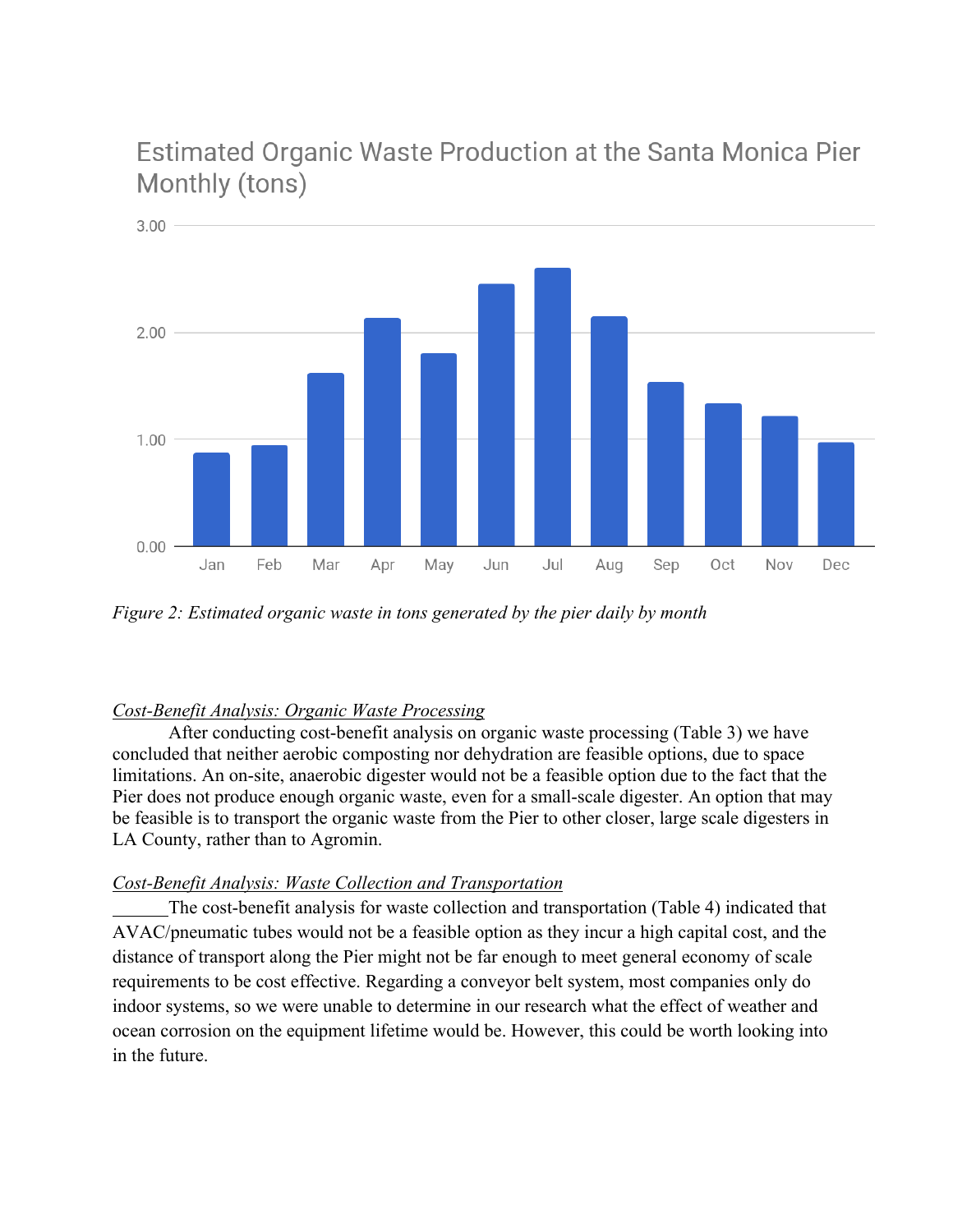| <b>Organic Waste</b><br><b>Processing Method</b>                          | <b>Status Quo</b><br><b>(Transport Organics)</b><br>to Agromin) | <b>Installation of On-</b><br><b>Site Anaerobic</b><br><b>Digester</b> | <b>Transport to Closer</b><br><b>Anaerobic Digester</b> |
|---------------------------------------------------------------------------|-----------------------------------------------------------------|------------------------------------------------------------------------|---------------------------------------------------------|
| <b>Collection Fee</b><br>(S/ton)                                          | \$78.16                                                         | \$100                                                                  | \$100                                                   |
| <b>Transportation Fee</b><br>(\$/ton: to SCD then<br>to Agromin)          | \$34.42                                                         |                                                                        |                                                         |
| <b>Processing Fee</b><br>(\$/ton: Agromin<br>cleaning $\&$<br>processing) | \$73.50                                                         |                                                                        |                                                         |
| <b>Installation Cost</b>                                                  |                                                                 | \$114,000--\$362,000                                                   |                                                         |
| <b>Operations and</b><br><b>Maintenance</b><br>(\$/year)                  |                                                                 | $$5,700 - $18,100$                                                     |                                                         |
| <b>Compostable Bags</b><br>(S/bag)                                        | \$91.32                                                         | \$91.32                                                                | \$91.32                                                 |
| <b>Wages for Pier</b><br>workers (\$/hour)                                | \$11.00                                                         |                                                                        |                                                         |
| <b>Output Effluent</b><br>Benefit (\$/ cubic<br>yard)                     |                                                                 | \$35.00                                                                |                                                         |

*Table 3: Organic Waste Processing Cost Benefit Analysis*

Citations: **(**NRCS 3-6)

*Table 4: Waste Collection and Transportation Cost Benefit Analysis*

| <b>Method</b>               | <b>Installation Costs</b>      | <b>Annual operations and</b><br>maintenance costs |
|-----------------------------|--------------------------------|---------------------------------------------------|
| <b>Status Quo (Trolley)</b> | \$0                            |                                                   |
| <b>Conveyor Belt</b>        | \$1,600,000                    |                                                   |
| <b>AVAC</b> (Roosevelt      | \$8,390,000-\$9,260,000 (1970) | \$879,000-952,000 (1970)                          |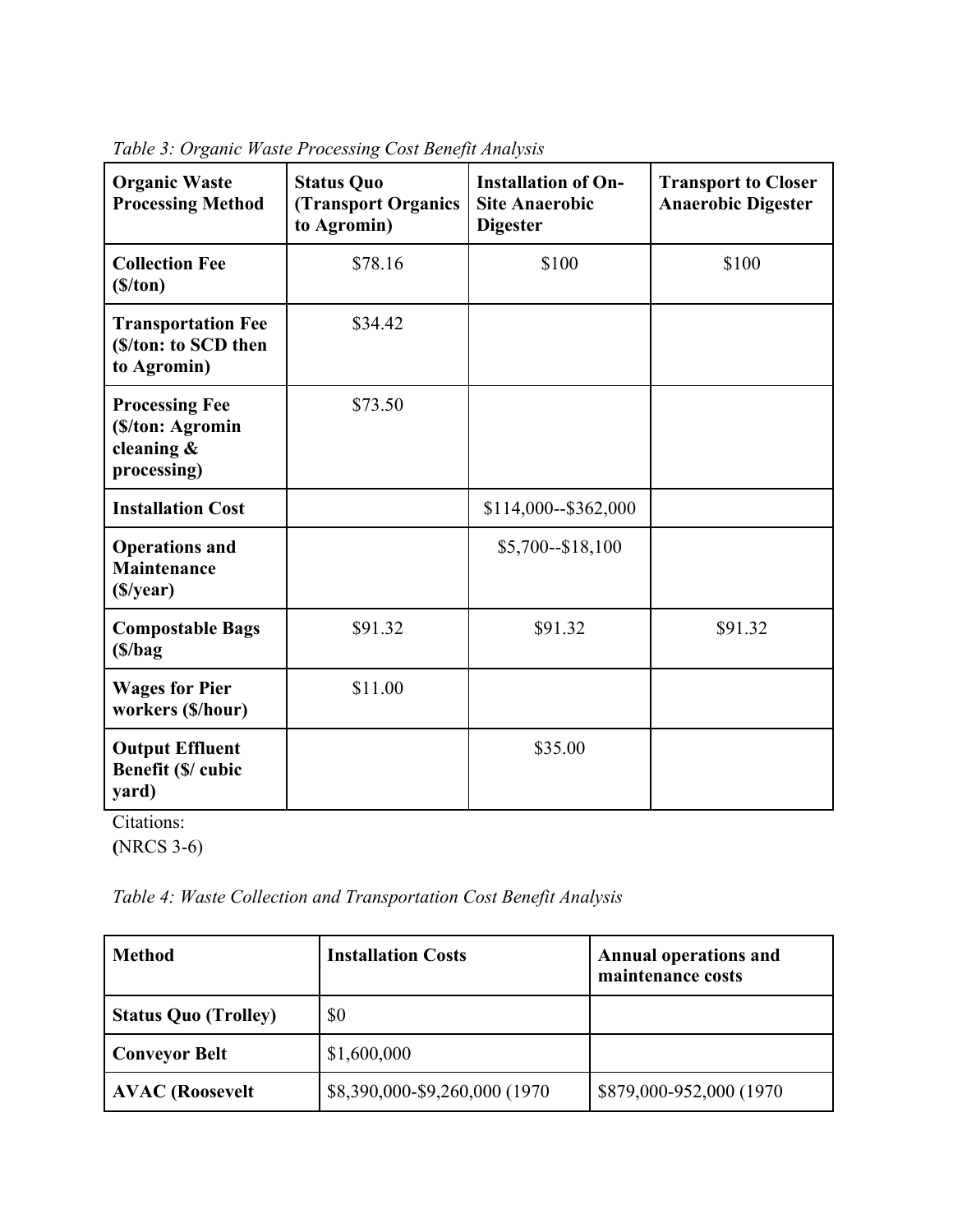| Island)                                            | dollars)                                                                                                                            | dollars)                                                                                                                                                                                                                                                                                                                                                                                                                                                                          |
|----------------------------------------------------|-------------------------------------------------------------------------------------------------------------------------------------|-----------------------------------------------------------------------------------------------------------------------------------------------------------------------------------------------------------------------------------------------------------------------------------------------------------------------------------------------------------------------------------------------------------------------------------------------------------------------------------|
| <b>AVAC</b> (High Line /<br><b>Chelsea Market)</b> | Terminal (6,900 sqft)- \$2,892,362<br>Trunk Pipe (1,729 m)-<br>\$5,671,724<br>Inlets/Valves (24)- \$2,005,734<br>Total-\$10,569,820 | Labor (2 employees)-<br>\$301,231<br>Electricity (126,774 kwh)-<br>\$63,352<br>Minor repairs/spare parts-<br>\$19,332<br>Employee Vehicle- \$10,423<br>Office Supplies-\$2,170<br>Telephone/Water-\$3,510<br><b>Component Replacement-</b><br>\$66,671<br>Debt Service (over 34 years)-<br>\$627,211<br>Truck Labor (100 shifts)<br>\$36,085<br>Diesel (1577 Gallons) \$5,281<br>Vehicle Cost and<br>Maintenance \$7,776<br>Tolls $(74$ crossings)- \$1,997<br>Total- \$1,145,039 |
| <b>AVAC (2nd Street</b><br>Subway)                 | Terminal (4300 sqft)- \$2,600,000<br>Trunk pipe (1185 m) - \$2,409,625<br>Inlets (192)- \$5,760,000)<br>Total-\$10,769,625          | Labor (2 employees)<br>\$301,231<br>Electricity (302,330 kwh)<br>\$73,885<br>Minor Repairs and Spare<br>Parts \$36,454<br>Employee Vehicle \$10,423<br>Office Supplies \$3,180<br>Telephone/Water \$3,510<br><b>Component Replacement</b><br>\$128,141<br>Debt Service (34 years)<br>\$639,068<br>Dray Labor (121 shifts)<br>\$62,072<br>Diesel (2,393 gallons) \$8,017<br>Vehicle Cost and<br>Maintenance \$12,346<br>Tolls (338) \$9,119<br>Total-\$1,287,446                   |

**Discussion**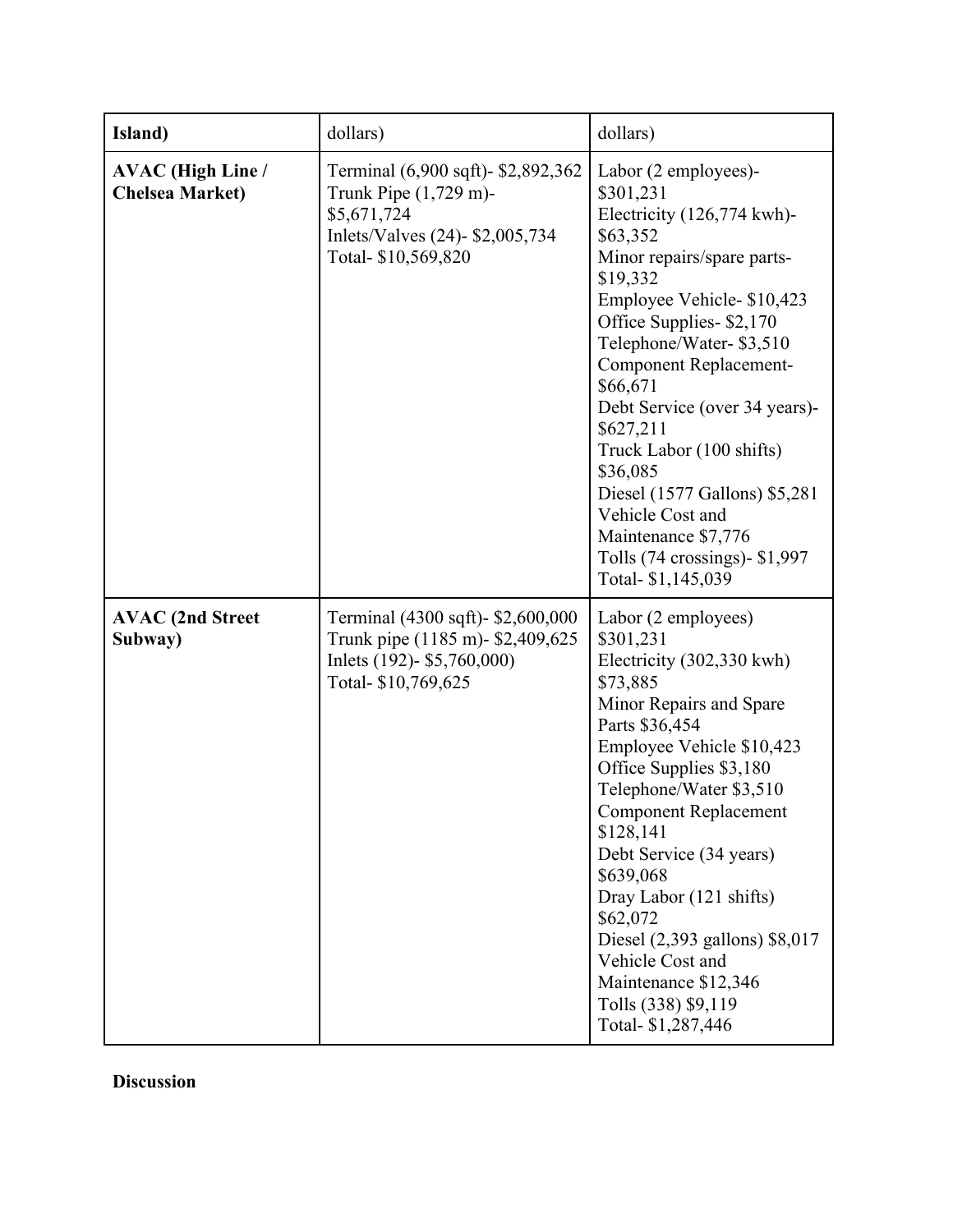In order to devise appropriate waste management solutions, we first needed data on how much waste is actually produced on the Pier and how much of that waste is organic. A large portion of the waste was expected to be organic waste due to national data stating 30% to 40% of food supply ends up becoming food waste; however, the magnitude could vary both day to day and business to business for a large and diverse attraction like the Pier. Considering that food waste makes up about 20% of landfills, diverting more waste from sizable landmarks such as the Santa Monica Pier could make a significant impact on reduction in waste to landfill and set a precedent for what sweeping improvement in waste management can look like (U.S. EPA).

Some limitations from the April audit include not differentiating cardboard from organic waste and recyclable waste and a lot of compostable cups mistakenly being classified as recyclable; both of these inaccuracies were corrected during the May audit, but they were at least partially responsible for the 20% increase in organics from April to May. In addition, the May audit still included wet or soiled cardboard as organic waste; dry cardboard was given its own category since it comprised a large portion of recyclables from April. Additionally, public waste was not sorted during the May audit, so the percentage of organic waste is unknown. An additional limitation was our method for weighing the bags of waste. In the first audit, we let bags spill over the scale, resulting in some weight not being recorded as part of the total. We partially corrected for this problem by using a box to contain the bags in the second audit, allowing the scale to capture the full extent and weight of bags.

Although we encountered these limitations, we were still able to obtain valuable data regarding the state of waste management and organic waste at the Pier. Producing more than 1,300 pounds of organic waste on a slow day in April and over 4,000 pounds of organic waste on a busy Saturday in May, before the summer season rush, the Pier is an ideal candidate for alternative processing solutions on site. This data exceeded the original expectation for what volume of organic waste produced could look like and makes solutions like on site digesters and energy production begin to look appealing and more feasible than shipping such large quantities the distance to Agromin, the waste processing facility the city currently uses for other organic waste sources.

While only small portions of each day's audit for restaurants were classified as landfill (230 pounds and 439 pounds respectively), some of that percentage was food soiled plastics, leaving another opportunity for improvement in restaurant infrastructure. If food stands instead switched these plastic containers and products (cups and plates) to paper products, all of that waste would contribute to the organics total rather than the landfill total. This would increase diversion of waste from the landfill, helping both Santa Monica and the environment.

Although we were not able to reach a conclusion regarding a waste management system for the Pier, due to issues of feasibility, this opens up opportunities for future research to be conducted on this issue. We recommend that future Practicum teams explore implementing an organic waste disposal system that combines organic waste produced not only on the Pier, but by restaurants and residents of the City of Santa Monica, as many of the technologies (such as anaerobic digestion) require the input of more organic waste than the Pier produces. Combining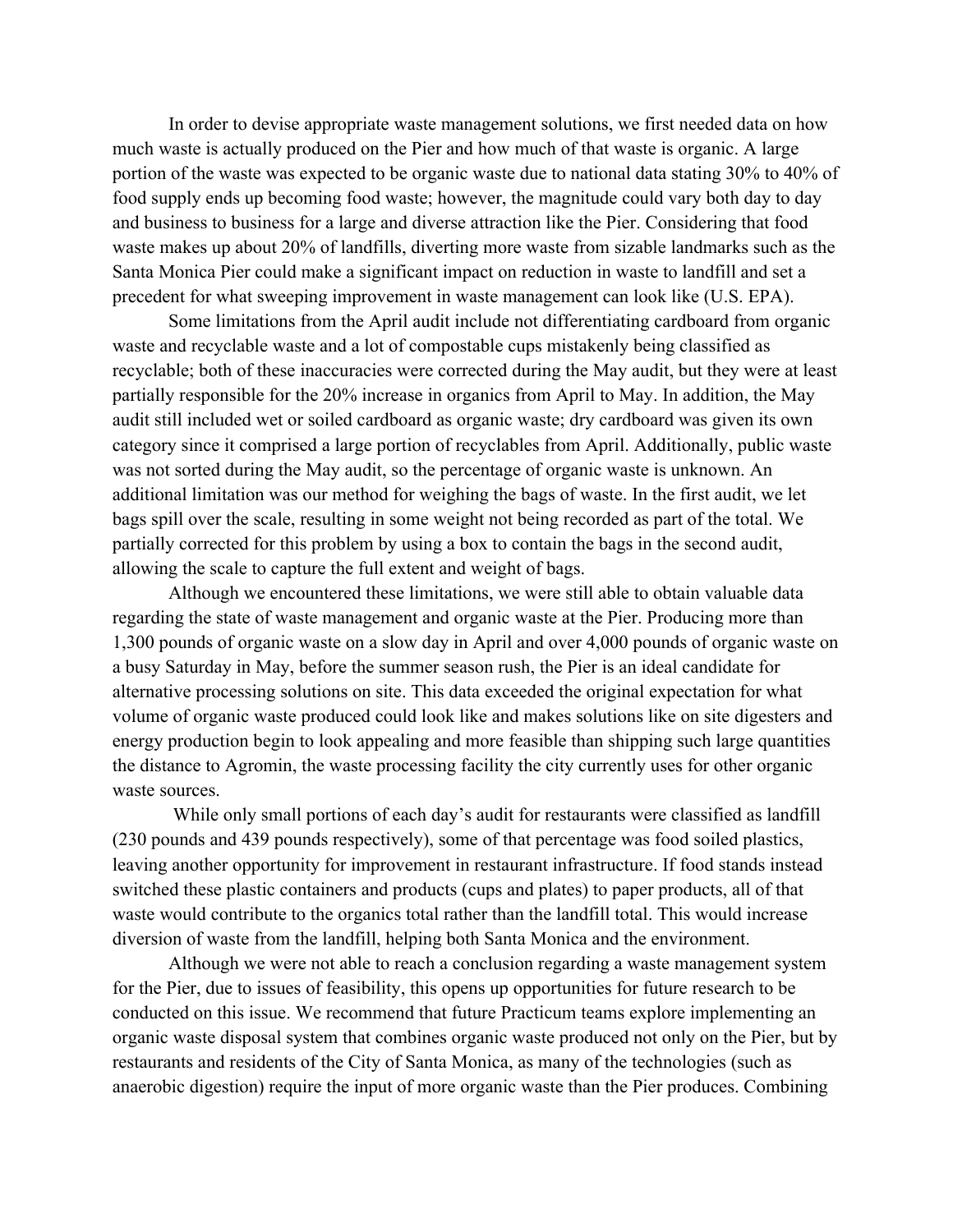organics from the City could both allow for the implementation of such technology as well as present an opportunity to divert more waste from the landfill than was originally anticipated.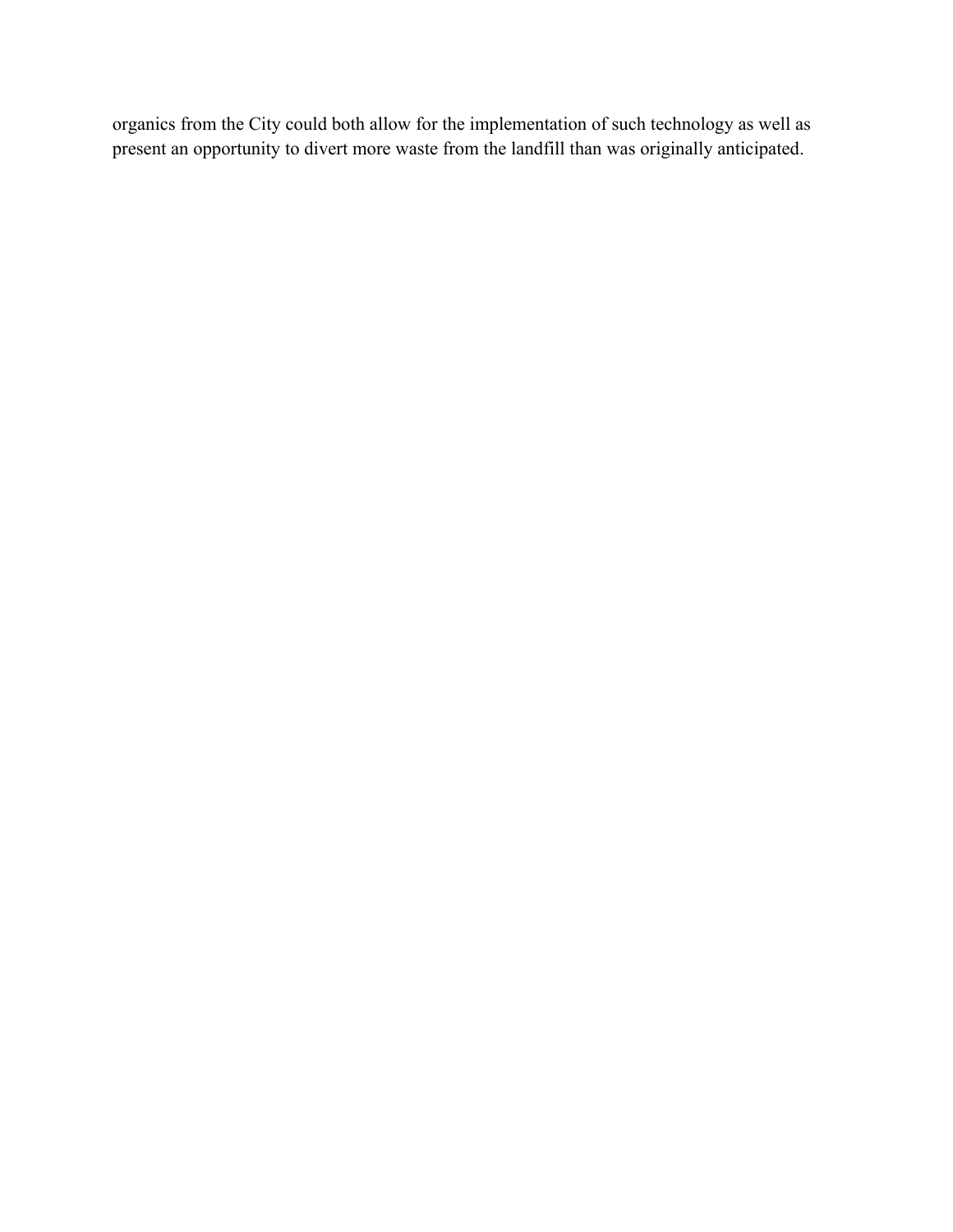# Citations

"Advantages of Automated Vacuum Collection Facilities." *Forester Network*, 21 Aug. 2015, https://foresternetwork.com/daily/waste/waste-collection/advantages-of-automatedvacuum-collection-facilities/.

Chesbro, Wesley. "Bill Text - AB-1826 Solid Waste: Organic Waste." *Leginfo*,

http://leginfo.legislature.ca.gov/faces/billNavClient.xhtml?bill\_id=201320140AB1826. Accessed 15 Nov. 2017.

City of Santa Monica. *ZW Strategic Plan.Pdf*. HDR, Jan. 2013,

https://www.smgov.net/uploadedFiles/Departments/Public\_Works/Solid\_Waste/ZW%2 0Strategic%20Plan.pdf.

City of Santa Monica. *Pier Leasing Guidelines.* April. 2014,

https://www.smgov.net/uploadedFiles/Departments/OPM/Tenants/SANTA%20MONIC

A%20PIER%20LEASING%20GUIDELINES.pdf

Camille Kamga, Benjamin Miller, Juliette Spertus, Lisa Douglass, Brian Ross, Penny Eickemeyer. "A STUDY OF THE FEASIBILITY OF PNEUMATIC TRANSPORT OF MUNICIPAL SOLID WASTE AND RECYCLABLES IN MANHATTAN USING EXISTING TRANSPORTATION INFRASTRUCTURE." *UNIVERSITY TRANSPORTATION RESEARCH CENTER, REGION 2, July, 2013. https://www.nyserda.ny.gov/-*

*/media/Files/Publications/Research/Transportation/Feasibility-of-Pneumatic-*

*Transport.pdf*

National Resources Conservation Services. "An Analysis of Energy Production Costs from Anaerobic Digestion Systems on U.S. Livestock Production Facilities." United States